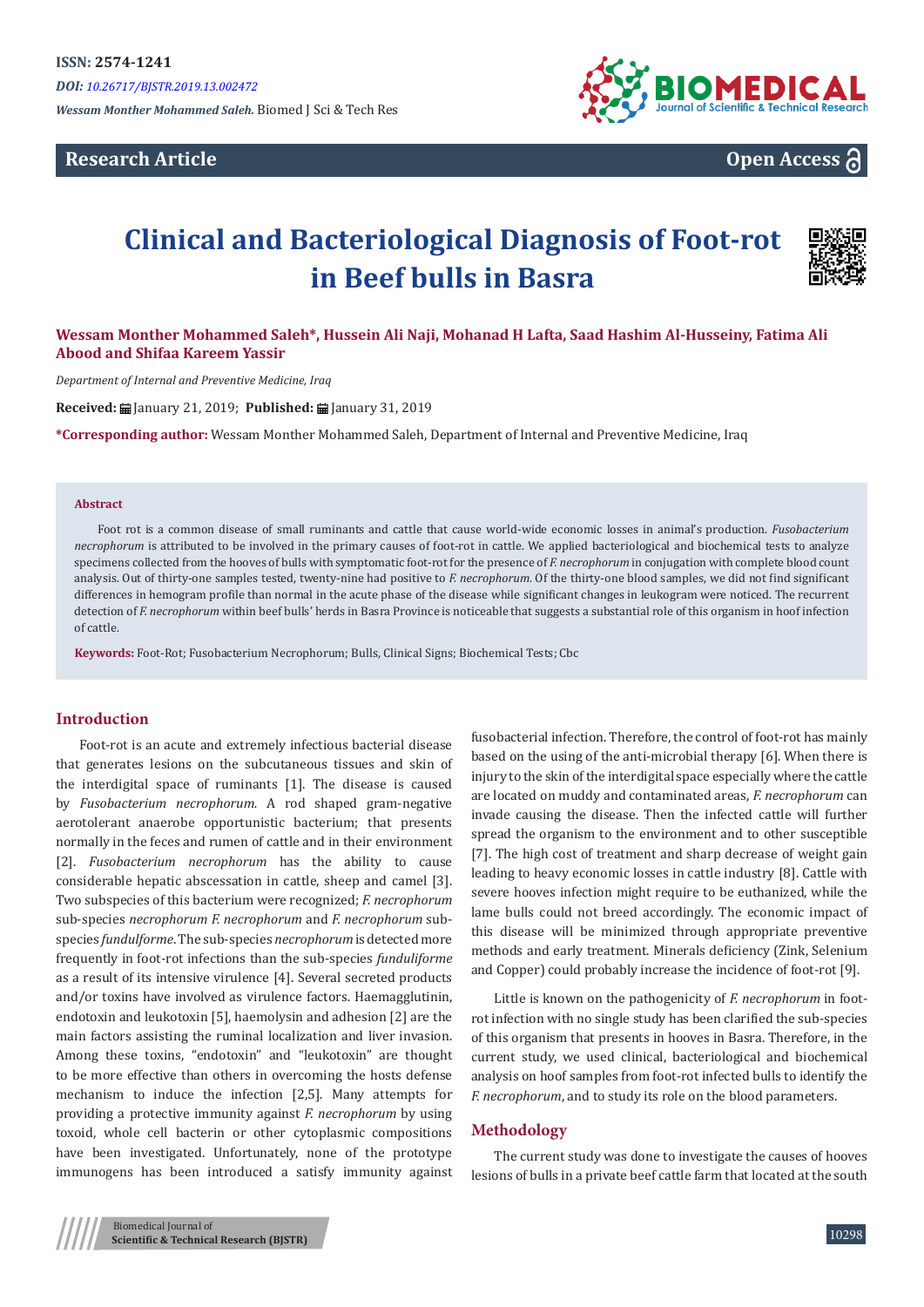of Basra province during October 2017. Thirty-one beef bulls aged between 2 - 2.5 years were found to have hoof lesions, all bulls were inspected clinically, and all the affected animals were treated accordingly. Blood and hoof swab samples were collected and analyzed as following:

# **Hematological Analysis**

Jugular blood was collected in EDTA tubes for Complete Blood Count (CBC) analysis. The samples were analyzed manually in clinical pathology laboratory, department of internal and preventive medicine, college of veterinary medicine / university of Basra. The examined parameters were: Red Blood Cell Counts (RBCc), Hemoglobin (Hb), Packed Cell Volume (PCV), Mean Corpuscular Volume (MCV), Mean Corpuscular Hemoglobin Concentration (MCHC), total White Blood Cell Count (WBCc), Lymphocyte Count (Lymp), Segmented Neutrophils Count (S Neut), Monocyte Count (Mono), Eosinophil Count (Eosin) and Basophiles Count (Baso).

## **Bacterial Isolation and Identification**

Hoof scrapings of the thirty-one lame bulls were collected anaerobically. Samples were cultured directly on Macconkey and Blood agar culture in CO<sub>2</sub> jar at 37°C for 48 hours in Central Research Unite, College of Veterinary Medicine / University of Basra.

Initial bacterial determination based on the characteristic morphology of the growing colonies and the organism. When the colonies irradiated with UV light, a greenish fluorescence appearance can be noticed. Butyric acid odor also can be smelled. Microscopically, characteristic rod shape gram negative pleomorphic morphology of the bacterium was noticed. In addition, the identification was appended by the susceptibility to metronidazole and kanamycin on primary inoculated agar plate. To confirm the identification of *F. necrophorum*, a marked β-hemolysis on blood agar enriched with 5% sheep blood in conjugation with resistance to vancomycin and susceptibility to polymyxin and the specific biochemical tests were applied as described by [10].

#### **Statistical Analysis**

All data were analysed using JMP® 11. NC: SAS Institute Inc. software version. The data were considered significant at (p<0.05). Pair Student's "t" test was applied to determine the differences.

## **Results**

## **Clinical Examination**

The symptoms of the disease were recorded as following:

Sudden onset of lameness accompanied with decrease appetite (Table 1). The bulls were often only touching their toe to the ground due to sever painful lesions. More than one limb was often infected, commonly the fore-limbs. The tissues of the interdigital space were reddish and swollen that consequently leads to separate a part of the hoof. Skin between toes of some infected bulls develops a crack (Figures 1-3). Moderate to severe fever with significant increase of respiratory and heart rates (Table 1). There was a marked foul smell.

**Table 1:** Clinical and bacteriological examination results of the infected bulls.

| Temperature $(^{2}C)$<br>Mean $\pm$ S. E.<br>$(NO1 = 31)$ | <b>Respiratory Rate</b><br>Heart Rate Mean ± S.<br>Mean $\pm$ S. E.<br>E. $(NO. = 31)$<br>$(NO_1 = 31)$ |            | Hoof Lesion $(\%)$<br>$(N0. = 31)$ | Lameness $(\%)$<br>$(N0. = 31)$ | <b>F.</b> necrophorum<br>identification $(\%)$<br>$(NO. = 31)$ |  |
|-----------------------------------------------------------|---------------------------------------------------------------------------------------------------------|------------|------------------------------------|---------------------------------|----------------------------------------------------------------|--|
| $40.51 \pm 0.42$                                          | $44.23 \pm 0.50$                                                                                        | 89.14±0.91 | 100                                | 100                             | 94                                                             |  |



**Figure 1**: Case of infected hoof showing: Crack, swelling and dead tissues in the interdigital space.



**Figure 2**: Case of infected hooves showing: swelling, necrotic area, crack and dead tissues in the interdigital space.



**Figure 3**: Case of infected bull showing: Signs of restlessness and lameness.

## **Isolation and Identification of F. necrophorum**

Of thirty-one swabs taken from symptomatic foot-rot bulls, twenty-nine were found to be positive, according to the morphology

10299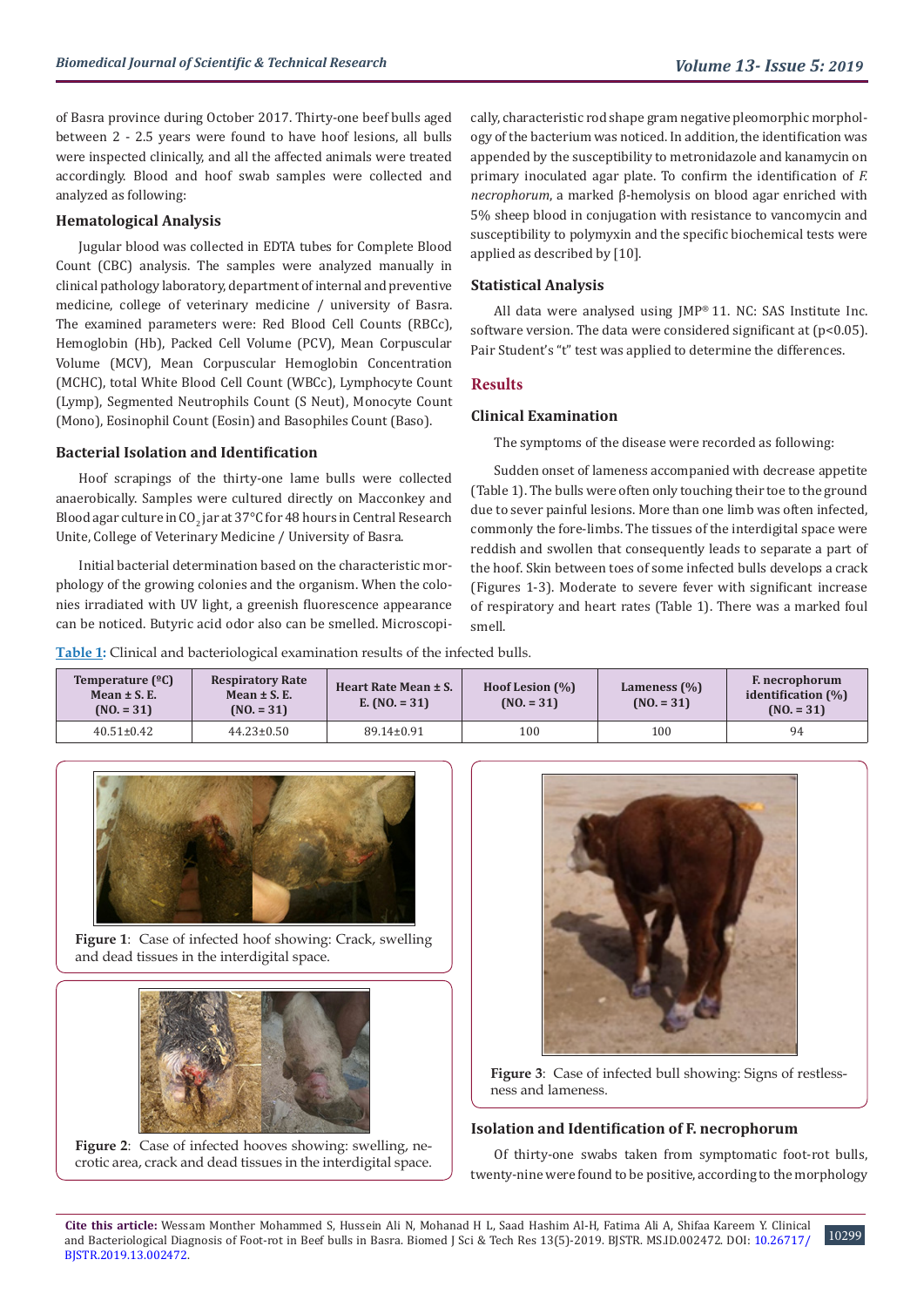of the colonies (Figures 4-6) and the biochemical characteristic of the organism (Table 2). The colonies appearance was: circle in shape, slightly elevated with smooth edge, moveable when touched has a white buff with a waxy appearance, occasionally the color changed to light yellow. Marked β-hemolysis zoon around the colonies of *F. necrophorum* is seen on the blood agar. Nevertheless, two swabs that have collected from the infected hooves gave negative results to the microbiological examination.



**Figure 4,5**: A characteristic morphology of *F. necrophorum* culture colonies on Macconkey agar.



**Figure 6**: Photomicrograph of a Gram stain bacterial smear showing a characteristic Gram-negative rode shape *F. necrophorum*.

#### **Complete Blood Count**

The mean of hemogram parameters that recorded in the current study were with the normal values, while marked changes in total white blood cell, monocytes and lymphocytes percentages were recorded (Table 3).

| Gram<br>Stain  | Indole  | Thrionine                | Lactate to<br>propionate | Lipase                   | <b>Catalase</b>          | Phosphatase               | Lecithinase                       | lactose |
|----------------|---------|--------------------------|--------------------------|--------------------------|--------------------------|---------------------------|-----------------------------------|---------|
|                |         |                          | ÷                        |                          | $\overline{\phantom{a}}$ | $\overline{\phantom{a}}$  | $\overline{\phantom{0}}$          |         |
| <b>Nitrate</b> | Gelatin | <b>Manitol</b>           | <b>Meat digestion</b>    | <b>Escolin</b>           | Desoxy-cholate           | <b>Sugar Fermentation</b> | <b>Butyric acid</b><br>Production | Glucose |
|                |         | $\overline{\phantom{0}}$ | $\overline{\phantom{a}}$ | $\overline{\phantom{a}}$ | $\ddot{}$                | $\overline{\phantom{a}}$  | $+$                               |         |

**Table 2:** Results of the biochemical characterization of *F. necrophorum*.

| Table 3: Complete Blood Count Analysis Results of the Infected Bulls (Means ± S.E.). |  |
|--------------------------------------------------------------------------------------|--|
|                                                                                      |  |

| <b>RBC</b>     | Hb     | <b>PCV</b>               | <b>MCV</b> | <b>MCH</b> | <b>MCHC</b> | <b>WBC</b>    | <b>S</b> Neut | Lymp   | Mono   | Eosin  | <b>Baso</b> |
|----------------|--------|--------------------------|------------|------------|-------------|---------------|---------------|--------|--------|--------|-------------|
| $(x10^{12}/L)$ | (g/L)  | $\left[{\rm L/L}\right]$ | ʻfL,       | (Pg)       | (g/L)       | $(x10^{9}/L)$ | (%)           | (%)    | (%)    | (%     | $(\%)$      |
| 8.8            | 10.67  | 35.33                    | 39.81      | 9.27       | 30.25       | 10.49         | 28.08         | 52.42  | 17.17  | 2.33   | 0.00        |
| ±0.72          | ± 0.55 | ± 1.79                   | ± 2.83     | ± 1.58     | ± 0.08      | ± 0.76        | ± 3.45        | ± 1.56 | ± 2.24 | ± 0.31 | ± 0.00      |

# **Discussion**

Foot-rot is a major problem to animal welfare that leading to reduction in productivity [8]. *Fusobacterium necrophorum* is the main etiology of foot-rot, and an opportunistic bacterium that could causes other conditions such as: hepatic abscesses [3], oral and laryngeal coccobacillus's [2]. Understanding the pathogenicity of *F. necrophorum* and which strain are present in endemic footrot areas, are of value for satisfy treatment, control and eradication of the disease. Little information is available of the genetic variety of *F. necrophorum* in Iraq. To our knowledge, the current study is the first for identification of *F. necrophorum* on hooves swaps that have been collected from infected bulls in Basra province. The high absolute (94%) positive reporting of *F. necrophorum* from affected toes highlights it's important role in foot-rot infection, and supporting the findings of previous researches that have been done by [2, 4, 5, 7, 8, 11-15]. Moreover, *F. necrophorum* is almost presents on the toes of the lame cattle.

In this study, we were focusing on *F. necrophorum* as a primary cause of bovine foot-rot. Detection only a single variation from any

individual sample could be indicated that the pathogen variants are very specialized and there was a lack in train diversity as well as the little number of foot-rot specimens. Further molecular analysis can reveal more details of this pathogen. *Fusobacterium necrophorum*  population in rumen is greater in grain feed than forage feed animals. Consequently, to rumenitis and ruminal acidosis of grain-fed cattle, the bacteria gain access to the portal circulation then localized in liver causing abscessation [5]. In this study, *F. necrophorum* was detected from swabs have taken from the hoof of bulls. This finding proposes that the organism might be transmitted to and from the mouth and rumen of cattle to the beef farm, so far by an un-characterized pathway. In our research, all the examined bulls were shown to have a sever hoof lesion which could be as a role of leukotoxin. In cattle, it is possible that the leukotoxin that secreted from bovine *F. necrophorum* plays a key role in the creation of necrotic infections [16-18].

A complete blood count used to be suitable as a screening assessment for underlying certain illness such as infectious diseases or anemia [19,20]. To our knowledge, this work is the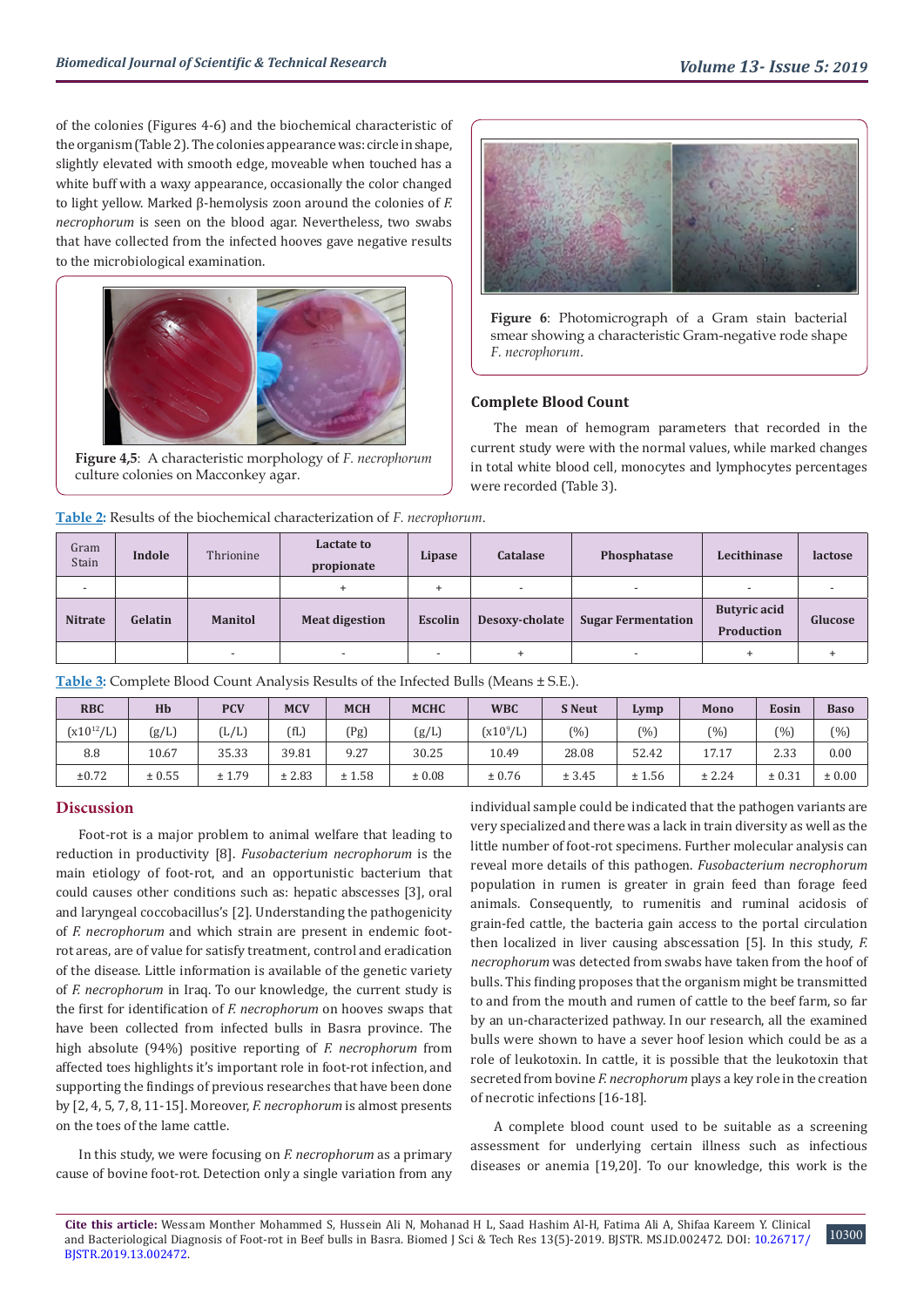first study to demonstrate the effect of foot-rot infection for local strain of *F. necrophrum* on beef cattle in Basra and relationship of this bacterium on hemogram and leukogram changes after footrot infection. In the current study, the hemogram parameters that recorded in all infected bulls were within the normal range suggesting that there were no severe effect of the virulence of *F. necrophorum* on the hemogram parameters during the acute phase of the disease. Unfortunately, we did not collect blood samples prior the onset of foot-rot infection and hemogram values could be higher before infection. However, chronic Fusobacterial infection such as liver abscessation could induce a significant alteration in blood parameters of beef bulls [21].

On the other hand, the increase in leukogram values especially monocytes and lymphocytes suggest an inducing of inflammatory reaction which needs further production of monocytes to play its role as phagocytes as a response to *F. necrophorum* infection or due to the bad management, environmental factors and previous infection that subsequent contribute to develop of foot-rot in the beef bulls [1].

#### **Conclusion and Recommendation**

This study reports the initial data on *F. necrophorum* in beef cattle flock with different clinical aspects of foot-rot in Basra province regarding virulence of the organism. *Fusobacterium necrophorum* is often found on the hooves of lame beef cattle in Basra. The risk of this organism in lame beef herds might be of value for management of other susceptible animals as *F. necrophorum* is believe it to be implicated in foot-rot likewise as reported in [13]. Therefore, further studies should be done for molecular analyze to the genetic variety of this organism. Study the rule of bacterial toxicity and the virulent factor of the bacterium to understand the pathogenesis of foot-rot also needed. Additionally, highlight the importance or foot-rot as a threat of animal heath welfare and its economic losses in beef cattle.

#### **Acknowledgment**

We would like to express our special thanks of gratitude to the farmers in beef farm and to the staff of Clinical pathology laboratory / College of Veterinary Medicine / University of Basra that represented for their cooperation and helping us in implementing this research.

#### **References**

- 1. [Van Metre DC \(2017\) Pathogenesis and Treatment of Bovine. Vet Clin](https://www.ncbi.nlm.nih.gov/pubmed/28579042)  [North Am Food Anim Pract 33\(2\): 183-194.](https://www.ncbi.nlm.nih.gov/pubmed/28579042)
- 2. [Nagaraja TG, Narayanan SK, Stewart GC, Chengappa MM \(2005\)](https://www.ncbi.nlm.nih.gov/pubmed/16701574)  [Fusobacterium necrophorum infections in animals: Pathogenesis and](https://www.ncbi.nlm.nih.gov/pubmed/16701574)  [pathogenic mechanisms. Anaerobe 11\(4\): 239-246.](https://www.ncbi.nlm.nih.gov/pubmed/16701574)
- 3. [Al Nakeeb, NK, DRH Al Fetly \(2016\) Anaerobic bacterial isolation with](https://www.iasj.net/iasj?func=fulltext&aId=120374)  [histopatholgical exam of liver abscesses in cattle, sheep, and camels in](https://www.iasj.net/iasj?func=fulltext&aId=120374)  [Al-Qadisiyah province AL-Qadisiyah. J of Vet Med Sci 15\(2\): 40-46.](https://www.iasj.net/iasj?func=fulltext&aId=120374)
- 4. [Shinjo T, T Fujisawa, T Mitsuok \(1991\) Proposal of two subspecies](https://www.microbiologyresearch.org/docserver/fulltext/ijsem/41/3/ijs-41-3-395.pdf?expires=1548334313&id=id&accname=guest&checksum=750E57FE724A7EC493719C4CF625254B) [of Fusobacterium necrophorum \(Flügge\) Moore and Holdeman:](https://www.microbiologyresearch.org/docserver/fulltext/ijsem/41/3/ijs-41-3-395.pdf?expires=1548334313&id=id&accname=guest&checksum=750E57FE724A7EC493719C4CF625254B) [Fusobacterium necrophorum subsp necrophorum subsp nov, nom rev\(ex](https://www.microbiologyresearch.org/docserver/fulltext/ijsem/41/3/ijs-41-3-395.pdf?expires=1548334313&id=id&accname=guest&checksum=750E57FE724A7EC493719C4CF625254B) [Flügge 1886\), and Fusobacterium necrophorum subsp funduliforme](https://www.microbiologyresearch.org/docserver/fulltext/ijsem/41/3/ijs-41-3-395.pdf?expires=1548334313&id=id&accname=guest&checksum=750E57FE724A7EC493719C4CF625254B) [subsp nov, nom rev\(ex Hallé 1898\) International. J of Systematic &](https://www.microbiologyresearch.org/docserver/fulltext/ijsem/41/3/ijs-41-3-395.pdf?expires=1548334313&id=id&accname=guest&checksum=750E57FE724A7EC493719C4CF625254B) [Evolutionary Microbiol 41\(3\): 395-397.](https://www.microbiologyresearch.org/docserver/fulltext/ijsem/41/3/ijs-41-3-395.pdf?expires=1548334313&id=id&accname=guest&checksum=750E57FE724A7EC493719C4CF625254B)
- 5. [Tadepalli S, Narayanan SK, Stewart GC, Chengappa MM, Nagaraja TG](https://www.ncbi.nlm.nih.gov/pubmed/18595747) [\(2009\) Fusobacterium necrophorum: a ruminal bacterium that invades](https://www.ncbi.nlm.nih.gov/pubmed/18595747) [liver to cause abscesses in cattle. Anaerobe 15\(1-2\): 36-43.](https://www.ncbi.nlm.nih.gov/pubmed/18595747)
- 6. [Tan Z, T Nagaraja, M Chengappa \(1996\) Fusobacterium necrophorum](https://www.ncbi.nlm.nih.gov/pubmed/8711893) [infections: virulence factors, pathogenic mechanism and control](https://www.ncbi.nlm.nih.gov/pubmed/8711893) [measures. Vet Res Commun 20\(2\): 113-140.](https://www.ncbi.nlm.nih.gov/pubmed/8711893)
- 7. Edmondson A (1996) Interdigital necrobacillosis (footrot) of cattle Large Animal Internal Medicine 2: 1314-1315.
- 8. [Green L, T George \(2008\) Assessment of current knowledge of footrot](https://www.ncbi.nlm.nih.gov/pubmed/17418598) [in sheep with particular reference to Dichelobacter nodosus and](https://www.ncbi.nlm.nih.gov/pubmed/17418598) [implications for elimination or control strategies for sheep in Great](https://www.ncbi.nlm.nih.gov/pubmed/17418598) [Britain. Vet J 175\(2\): 173-180.](https://www.ncbi.nlm.nih.gov/pubmed/17418598)
- 9. [Currin JF, WD Whittier, N Currin \(2005\) Foot rot in beef cattle.](https://vtechworkslibvtedu/bitstream/handle/10919/50702/400-310pdf?sequence=1)
- 10. [Quinn PJ, B Markey, FC Leonard, P Hartigan, S Fanning, et al. \(2011\)](https://www.wiley.com/en-us/Veterinary+Microbiology+and+Microbial+Disease%2C+2nd+Edition-p-9781405158237) [Veterinary microbiology and microbial disease. John Wiley & Sons pp.](https://www.wiley.com/en-us/Veterinary+Microbiology+and+Microbial+Disease%2C+2nd+Edition-p-9781405158237) [893.](https://www.wiley.com/en-us/Veterinary+Microbiology+and+Microbial+Disease%2C+2nd+Edition-p-9781405158237)
- 11. [Ji X, J Ren \(2002\) Determination of copper and zinc in serum by](https://www.researchgate.net/publication/11375018_Determination_of_copper_and_zinc_in_serum_by_derivative_atomic_absorption_spectrometry_using_the_microsampling_technique) [derivative atomic absorption spectrometry using the microsampling](https://www.researchgate.net/publication/11375018_Determination_of_copper_and_zinc_in_serum_by_derivative_atomic_absorption_spectrometry_using_the_microsampling_technique) [technique. Analyst 127\(3\): 416-419.](https://www.researchgate.net/publication/11375018_Determination_of_copper_and_zinc_in_serum_by_derivative_atomic_absorption_spectrometry_using_the_microsampling_technique)
- 12. [Bennett G, Hickford J, Sedcole R, Zhou H \(2009\) Dichelobacter nodosus,](https://www.ncbi.nlm.nih.gov/pubmed/19239925) [Fusobacterium necrophorum and the epidemiology of footrot.](https://www.ncbi.nlm.nih.gov/pubmed/19239925) [Anaerobe15\(4\): 173-176.](https://www.ncbi.nlm.nih.gov/pubmed/19239925)
- 13. [Bennett G, Hickford J, Zhou H, Laporte J, Gibbs J \(2009\) Detection of](https://www.ncbi.nlm.nih.gov/pubmed/19409584) [Fusobacterium necrophorum and Dichelobacter nodosus in lame cattle](https://www.ncbi.nlm.nih.gov/pubmed/19409584) [on dairy farms in New Zealand. Res Vet Sci 87\(3\): 413-415.](https://www.ncbi.nlm.nih.gov/pubmed/19409584)
- 14. [Narongwanichgarn W, Misawa N, Jin JH, Amoako KK, Kawaguchi E, et](https://www.ncbi.nlm.nih.gov/pubmed/12458167) [al. \(2003\) Specific detection and differentiation of two subspecies of](https://www.ncbi.nlm.nih.gov/pubmed/12458167) [Fusobacterium necrophorum by PCR. Vet Microbiol 91\(2-3\): 183-195.](https://www.ncbi.nlm.nih.gov/pubmed/12458167)
- 15. [Zhou, H, G Bennett, JG Hickford \(2009\) Variation in Fusobacterium](https://www.ncbi.nlm.nih.gov/pubmed/19019570) [necrophorum strains present on the hooves of footrot infected sheep,](https://www.ncbi.nlm.nih.gov/pubmed/19019570) [goats and cattle. Vet Microbiol 135\(3-4\): 363-367.](https://www.ncbi.nlm.nih.gov/pubmed/19019570)
- 16. [Emery, D, J Dufty, B Clark \(1984\) Biochemical and functional properties](https://www.ncbi.nlm.nih.gov/pubmed/6534355) [of a leucocidin produced by several strains of Fusobacterium](https://www.ncbi.nlm.nih.gov/pubmed/6534355) [necrophorum. Aust Vet J 61\(12\): 382-387.](https://www.ncbi.nlm.nih.gov/pubmed/6534355)
- 17. [Tan ZL1, Nagaraja TG, Chengappa MM \(1992\) Factors affecting the](https://www.ncbi.nlm.nih.gov/pubmed/1514235) [leukotoxin activity of Fusobacterium necrophorum. Vet microbiol 32\(1\):](https://www.ncbi.nlm.nih.gov/pubmed/1514235) [15-28.](https://www.ncbi.nlm.nih.gov/pubmed/1514235)
- 18. [Ludlam HA, Milner NJ, Brazier JS, Davies IH, Perry K \(2009\) lktA-encoded](https://www.ncbi.nlm.nih.gov/pubmed/19273652) [leukotoxin is not a universal virulence factor in invasive Fusobacterium](https://www.ncbi.nlm.nih.gov/pubmed/19273652) [necrophorum infections in animals and man. J Med Microbiol 58\(4\):](https://www.ncbi.nlm.nih.gov/pubmed/19273652) [529-530.](https://www.ncbi.nlm.nih.gov/pubmed/19273652)
- 19. [Keohane, EM, LJ Smith, JM Walenga \(2015\) Rodak's hematology: clinical](https://evolve.elsevier.com/cs/product/9780323239066?role=student) [principles and applications 2015: Elsevier Health Sciences.](https://evolve.elsevier.com/cs/product/9780323239066?role=student)
- 20. [Wu X, Zhao M, Pan B, Zhang J, Peng M, et al. \(2015\) Complete blood](https://www.ncbi.nlm.nih.gov/pubmed/25769040) [count reference intervals for healthy Han Chinese adults. PloS one 10\(3\):](https://www.ncbi.nlm.nih.gov/pubmed/25769040) e0119669
- 21. [Macdonald AGC, Bourgon SL, Palme R, Miller SP4, Montanholi YR \(2017\)](https://www.ncbi.nlm.nih.gov/pubmed/28890789) [Evaluation of blood metabolites reflects presence or absence of liver](https://www.ncbi.nlm.nih.gov/pubmed/28890789) [abscesses in beef cattle. Vet Rec Open 4\(1\): e000170.](https://www.ncbi.nlm.nih.gov/pubmed/28890789)